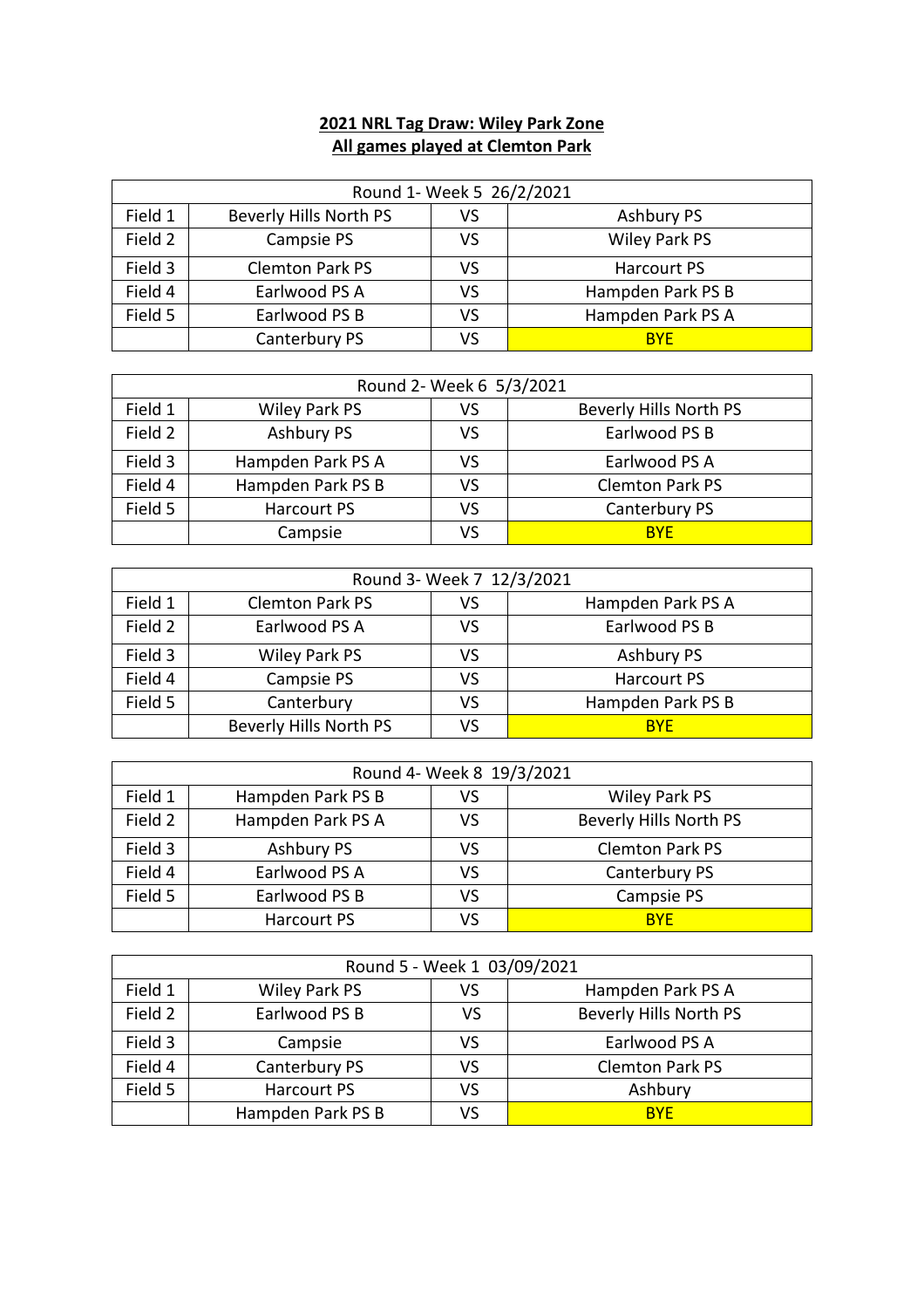|         | Round 6- Week 3 10/09/2021 |    |                   |  |
|---------|----------------------------|----|-------------------|--|
| Field 1 | Hampden Park PS A          | VS | <b>Ashbury PS</b> |  |
| Field 2 | Earlwood PS B              | VS | Hampden Park PS B |  |
| Field 3 | Harcourt PS                | VS | Earlwood PS A     |  |
| Field 4 | Wiley Park PS              | VS | Canterbury PS     |  |
| Field 5 | Bevery Hills North PS      | VS | Campsie PS        |  |
|         | <b>Clemton Park PS</b>     | VS | <b>BYF</b>        |  |

| Round 7- Week 4 17/09/2021 |                   |    |                        |
|----------------------------|-------------------|----|------------------------|
| Field 1                    | Ashbury PS        | VS | Earlwood PS A          |
| Field 2                    | Earlwood PS B     | VS | <b>Clemton Park PS</b> |
| Field 3                    | Campsie PS        | VS | Hampden Park PS B      |
| Field 4                    | Hampden Park PS A | VS | Canterbury PS          |
| Field 5                    | Harcourt PS       | VS | Beverly Hills North PS |
|                            | Wiley Park PS     | VS | <b>BYF</b>             |

| Round 8- Week 5 08/10/2021 |                        |    |                   |
|----------------------------|------------------------|----|-------------------|
| Field 1                    | Canterbury PS          | VS | Earlwood PS B     |
| Field 2                    | <b>Clemton Park PS</b> | VS | Earlwood PS A     |
| Field 3                    | Wiley Park PS          | VS | Harcourt PS       |
| Field 4                    | Beverly Hills North PS | VS | Hampden Park PS B |
| Field 5                    | Campsie PS             | VS | Hampden Park PS A |
|                            | Ashbury PS             | VS | <b>BYE</b>        |

| Round 9- Week 6 15/10/2021 |                        |    |                        |
|----------------------------|------------------------|----|------------------------|
| Field 1                    | Earlwood PS B          | VS | <b>Wiley Park PS</b>   |
| Field 2                    | Hampden Park PS B      | VS | <b>Harcourt PS</b>     |
| Field 3                    | Canterbury PS          | VS | <b>Ashbury PS</b>      |
| Field 4                    | <b>Clemton Park PS</b> | VS | Campsie PS             |
| Field 5                    | Earlwood PS A          | VS | Beverly Hills North PS |
|                            | Hampden Park PS A      | VS | <b>BYF</b>             |

| Round 10- Week 7 22/10/2021 |                        |    |                        |
|-----------------------------|------------------------|----|------------------------|
| Field 1                     | Wiley Park PS          | VS | Earlwood PS A          |
| Field 2                     | Beverly Hills North PS | VS | <b>Clemton Park PS</b> |
| Field 3                     | Campsie PS             | VS | Canterbury PS          |
| Field 4                     | Ashbury PS             | VS | Hampden Park PS B      |
| Field 5                     | Harcourt PS            | VS | Hampden Park PS A      |
|                             | Earlwood PS B          | VS | <b>BYF</b>             |